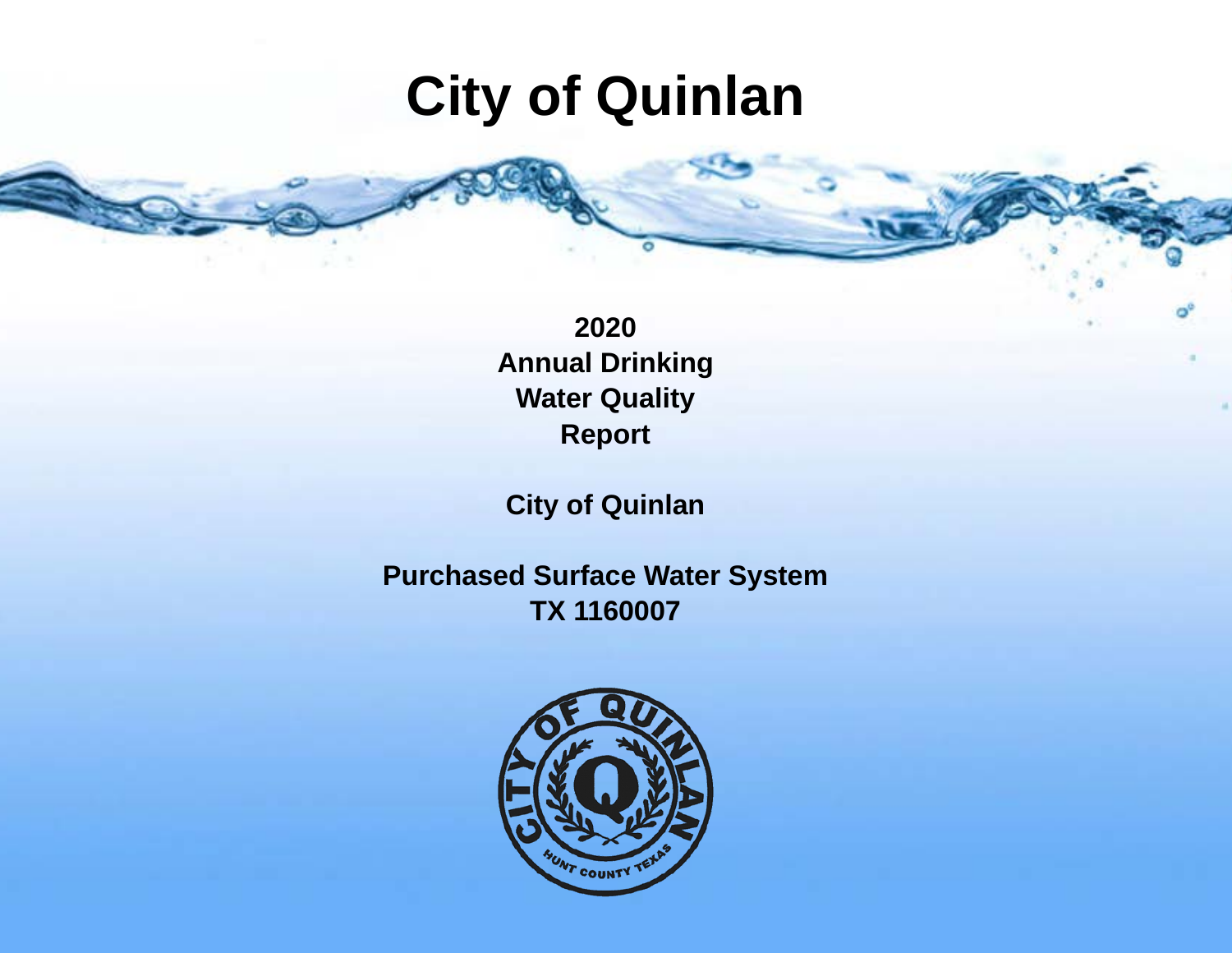## **2020 Consumer Confidence Report for Public Water System CITY OF QUINLAN**

| This is your water quality report for January 1 to December 31, 2020                                                             | For more information regarding this report contact: |
|----------------------------------------------------------------------------------------------------------------------------------|-----------------------------------------------------|
| CITY OF QUINLAN provides purchased surface water from Cash SUD TX 1160018 located in Quinlan, TX and from                        | Name Bobby Clay                                     |
| Combined Consumers WSC, TX 1160052.                                                                                              | Phone 903-356-3306                                  |
| Este reporte incluve información importante sobre el agua para tomar. Para asistencia en español, favor de llamar al<br>telefono | 903-356-3306.                                       |

### **Definitions and Abbreviations**

| Definitions and Abbreviations                      | The following tables contain scientific terms and measures, some of which may require explanation.                                                                                                        |
|----------------------------------------------------|-----------------------------------------------------------------------------------------------------------------------------------------------------------------------------------------------------------|
| Avg:                                               | Regulatory compliance with some MCLs are based on running annual average of monthly samples.                                                                                                              |
| Maximum Contaminant Level or MCL:                  | The highest level of a contaminant that is allowed in drinking water. MCLs are set as close to the MCLGs as feasible using the best available treatment technology.                                       |
| Maximum Contaminant Level Goal or MCLG:            | The level of a contaminant in drinking water below which there is no known or expected risk to health. MCLGs allow for a margin of safety.                                                                |
| Maximum residual disinfectant level or MRDL:       | The highest level of a disinfectant allowed in drinking water. There is convincing evidence that addition of a disinfectant is necessary for control of microbial<br>contaminants.                        |
| Maximum residual disinfectant level goal or MRDLG: | The level of a drinking water disinfectant below which there is no known or expected risk to health. MRDLGs do not reflect the benefits of the use of disinfectants to<br>control microbial contaminants. |
| <b>MFL</b>                                         | million fibers per liter (a measure of asbestos)                                                                                                                                                          |
| mrem:                                              | millirems per year (a measure of radiation absorbed by the body)                                                                                                                                          |
| na:                                                | not applicable.                                                                                                                                                                                           |
| <b>NTU</b>                                         | nephelometric turbidity units (a measure of turbidity)                                                                                                                                                    |
| pCi/L                                              | picocuries per liter (a measure of radioactivity)                                                                                                                                                         |
|                                                    |                                                                                                                                                                                                           |
| ppb:                                               | micrograms per liter or parts per billion - or one ounce in 7,350,000 gallons of water.                                                                                                                   |
| ppm:                                               | milligrams per liter or parts per million - or one ounce in 7,350 gallons of water.                                                                                                                       |
| ppq                                                | parts per quadrillion, or picograms per liter (pg/L)                                                                                                                                                      |
| ppt                                                | parts per trillion, or nanograms per liter (ng/L)                                                                                                                                                         |
| <b>Treatment Technique or TT:</b>                  | A required process intended to reduce the level of a contaminant in drinking water.                                                                                                                       |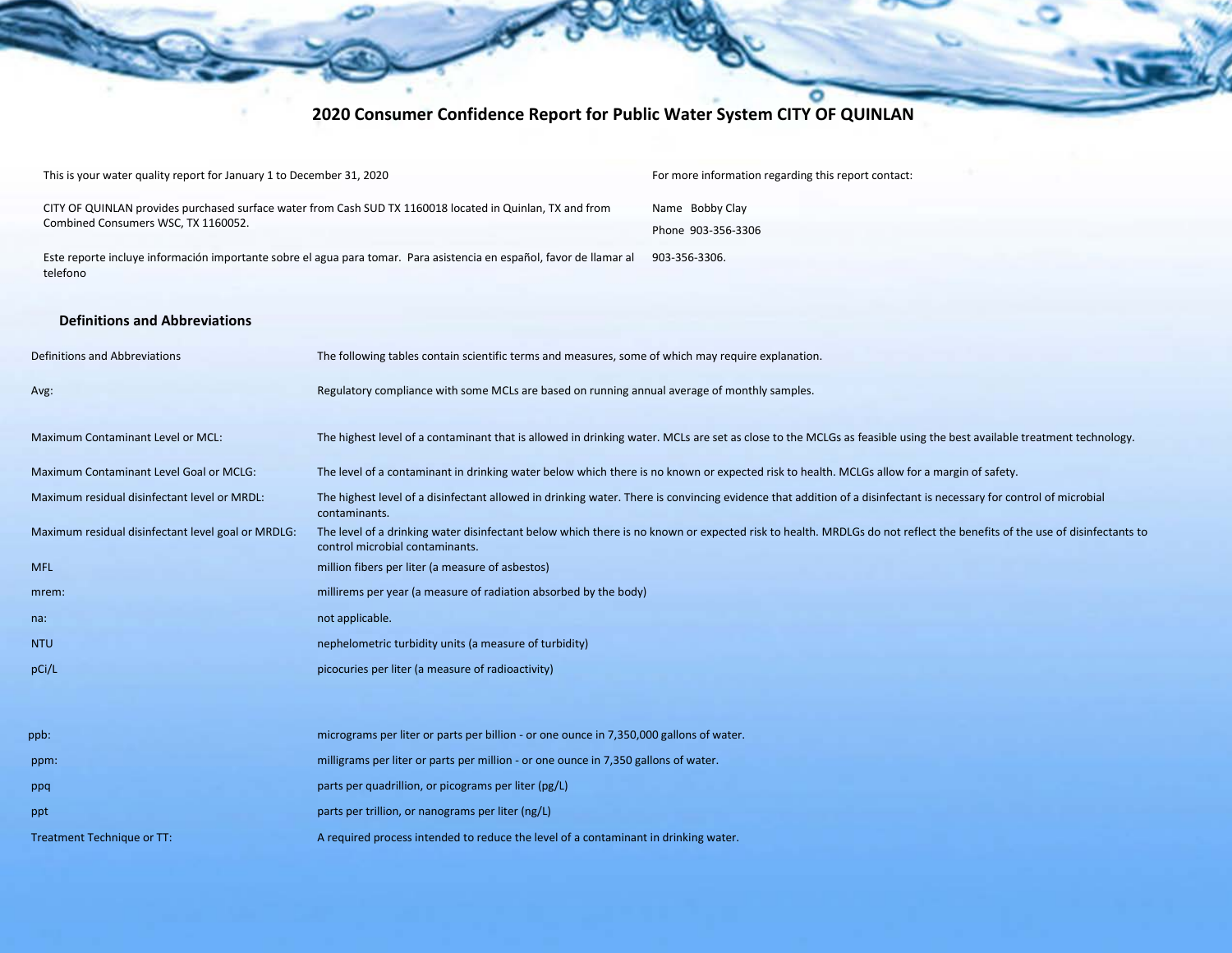#### **Information about your Drinking Water**

The sources of drinking water (both tap water and bottled water) include rivers, lakes, streams, ponds, reservoirs, springs, and wells. As water travels over the surface of the land or through the ground, it dissolves naturally-occurring minerals and, in some cases, radioactive material, and can pick up substances resulting from the presence of animals or from human activity.

Drinking water, including botled water, may reasonably be expected to contain at least small amounts of some contaminants. The presence of contaminants does not necessarily indicate that water poses a health risk. More information about contaminants and potential health effects can be obtained by calling the EPAs Safe Drinking Water Hotline at (800) 426-4791.

Contaminants that may be present in source water include:

- Microbial contaminants, such as viruses and bacteria, which may come from sewage treatment plants, septic systems, agricultural livestock operations, and wildlife.

- Inorganic contaminants, such as salts and metals, which can be naturally-occurring or result from urban storm water runoff, industrial or domestic wastewater discharges, oil and gas production, mining, or farming.

- Pesticides and herbicides, which may come from a variety of sources such as agriculture, urban storm water runoff, and residential uses.

- Organic chemical contaminants, including synthetic and volatile organic chemicals, which are by-products of industrial processes and petroleum production, and can also come from gas stations, urban storm water runoff, and septic systems.

- Radioactive contaminants, which can be naturally-occurring or be the result of oil and gas production and mining activities.

In order to ensure that tap water is safe to drink, EPA prescribes regulations which limit the amount of certain contaminants in water provided by public water systems. FDA regulations establish limits for contaminants in bottled water which must provide the same protection for public health.

Contaminants may be found in drinking water that may cause taste, color, or odor problems. These types of problems are not necessarily causes for health concerns. For more information on taste, odor, or color of drinking water, please contact the system's business office.

You may be more vulnerable than the general population to certain microbial contaminants, such as Cryptosporidium, in drinking water. Infants, some elderly, or immunocompromised persons such as those undergoing chemotherapy for cancer; persons who have undergone organ transplants; those who are undergoing treatment with steroids; and people with HIV/AIDS or other immune system disorders, can be particularly at risk from infections. You should seek advice about drinking water from your physician or health care providers. Additional guidelines on appropriate means to lessen the risk of infection by Cryptosporidium are available from the Safe Drinking Water Hotline (800-426-4791).

If present, elevated levels of lead can cause serious health problems, especially for pregnant women and young children. Lead in drinking water is primarily from materials and components associated with service lines and home plumbing. We are responsible for providing high quality drinking water, but we cannot control the variety of materials used in plumbing components. When your water has been sitting for several hours, you can minimize the potential for lead exposure by flushing your tap for 30 seconds to 2 minutes before using water for drinking or cooking. If you are concerned about lead in your water, you may wish to have your water tested. Information on lead in drinking water, testing methods, and steps you can take to minimize exposure is available from the Safe Drinking Water Hotline or at htp://www.epa.gov/safewater/lead.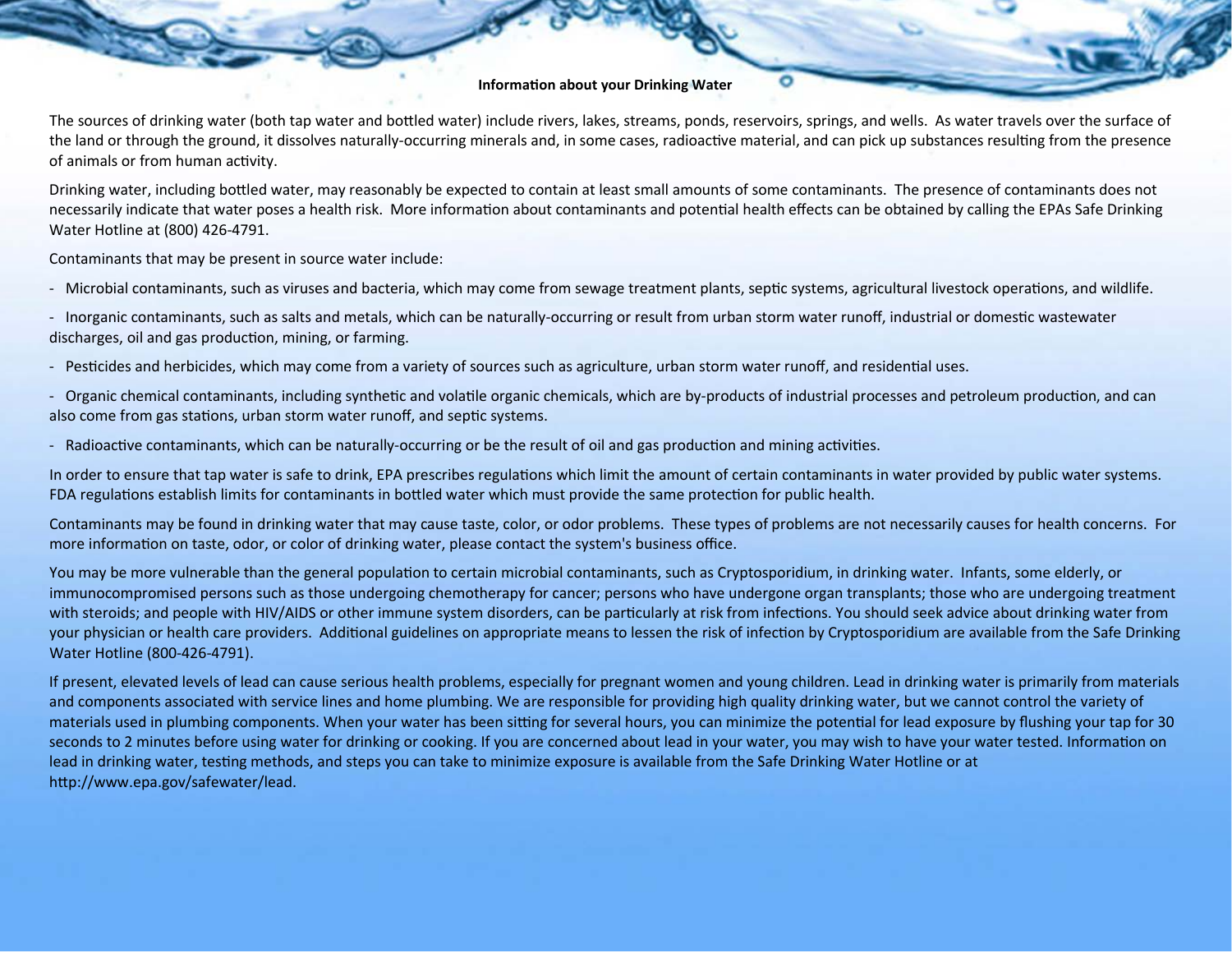#### **Information about Source Water**

City of Quinlan purchases water from Cash SUD, Cash SUD provides purchase surface water from Lake Tawakoni, which supplies Cumby, Lone Oak, and Cash areas south of Interstate 30.Cash SUD also has a second source of water they purchase from North Texas Municipal Water District (NTMWD) which treats the raw water from Lake Lavon, and services< this water supplies the Southeast Caddo Mills, Quinlan, and Union Valley areas south of 30.

City of Quinlan also purchases water from Combined Consumer WSC which is obtained from Lake Tawakoni.

'No Source Water Assessment for your drinking water source(s) has been conducted by the TCEQ for your water system. The report describes the susceptibility and the types of constituents that may come into contact with your drinking water source based on human activities and natural conditions. The information in this assessment allows us to focus our source water protection strategies.'

## **2020 Water Quality Test Results**

| <b>Disinfection By-Products</b> | <b>Collection Date</b> | <b>Highest Level</b><br><b>Detected</b> | Range of Individual<br><b>Samples</b> | <b>MCLG</b>              | <b>MCL</b> | <b>Units</b> | <b>Violation</b> | <b>Likely Source of Contamination</b>      |
|---------------------------------|------------------------|-----------------------------------------|---------------------------------------|--------------------------|------------|--------------|------------------|--------------------------------------------|
| Haloacetic Acids (HAA5)         | 2020                   |                                         | $6 - 17.7$                            | No goal for the<br>total | 60         | ppb          |                  | By-product of drinking water disinfection. |

<sup>\*</sup> The value in the Highest Level or Average Detected column is the highest average of all HAA5 sample results collected at a location over a year'

| Total Trihalomethanes (TTHM) | 2020 | <b>Contract Contract Contract Contract Contract Contract Contract Contract Contract Contract Contract Contract Co</b><br>20<br>-- | 21.6-31.6 | No goal for the<br>total | 80 | ppb |  | By-product of drinking water disinfection. |
|------------------------------|------|-----------------------------------------------------------------------------------------------------------------------------------|-----------|--------------------------|----|-----|--|--------------------------------------------|
|------------------------------|------|-----------------------------------------------------------------------------------------------------------------------------------|-----------|--------------------------|----|-----|--|--------------------------------------------|

'\* The value in the Highest Level or Average Detected column is the highest average of all TTHM sample results collected at a location over a year'

| <b>Inorganic Contaminants</b>  | <b>Collection Date</b> | <b>Highest Level</b><br><b>Detected</b> | Range of Individual<br><b>Samples</b> | <b>MCLG</b> | <b>MCL</b> | <b>Units</b> | <b>Violation</b> | <b>Likely Source of Contamination</b>                                                           |
|--------------------------------|------------------------|-----------------------------------------|---------------------------------------|-------------|------------|--------------|------------------|-------------------------------------------------------------------------------------------------|
| Nitrate [measured as Nitrogen] | 2020                   |                                         | 0.542-0.651                           | 10          | 10         | ppm          | N.               | Runoff from fertilizer use; Leaching from septic tanks,<br>sewage; Erosion of natural deposits. |
| Nitrite [measured as Nitrogen] | 10/21/2015             | 0.332                                   | $0.178 - 0.332$                       |             |            | ppm          | N.               | Runoff from fertilizer use; Leaching from septic tanks,<br>sewage; Erosion of natural deposits. |

#### **Disinfectant Residual**

' **A blank disinfectant residual table has been added to the CCR template, you will need to add data to the fields. Your data can be taken off the Disinfectant Level Quarterly Opera�ng Reports (DLQOR).**'

| <b>Disinfectant Residual</b> | Year | <b>Average Level</b> | <b>Range of Levels</b><br><b>Detected</b> | <b>MRDL</b> | <b>MRDLG</b> | Unit of Measure | Violation (Y/N) | <b>Source in Drinking Water</b>          |
|------------------------------|------|----------------------|-------------------------------------------|-------------|--------------|-----------------|-----------------|------------------------------------------|
| <b>Chloramine</b>            | 2020 | 2.02                 | .46-3.9                                   |             |              | <b>PPM</b>      | N               | Water additive used to control microbes. |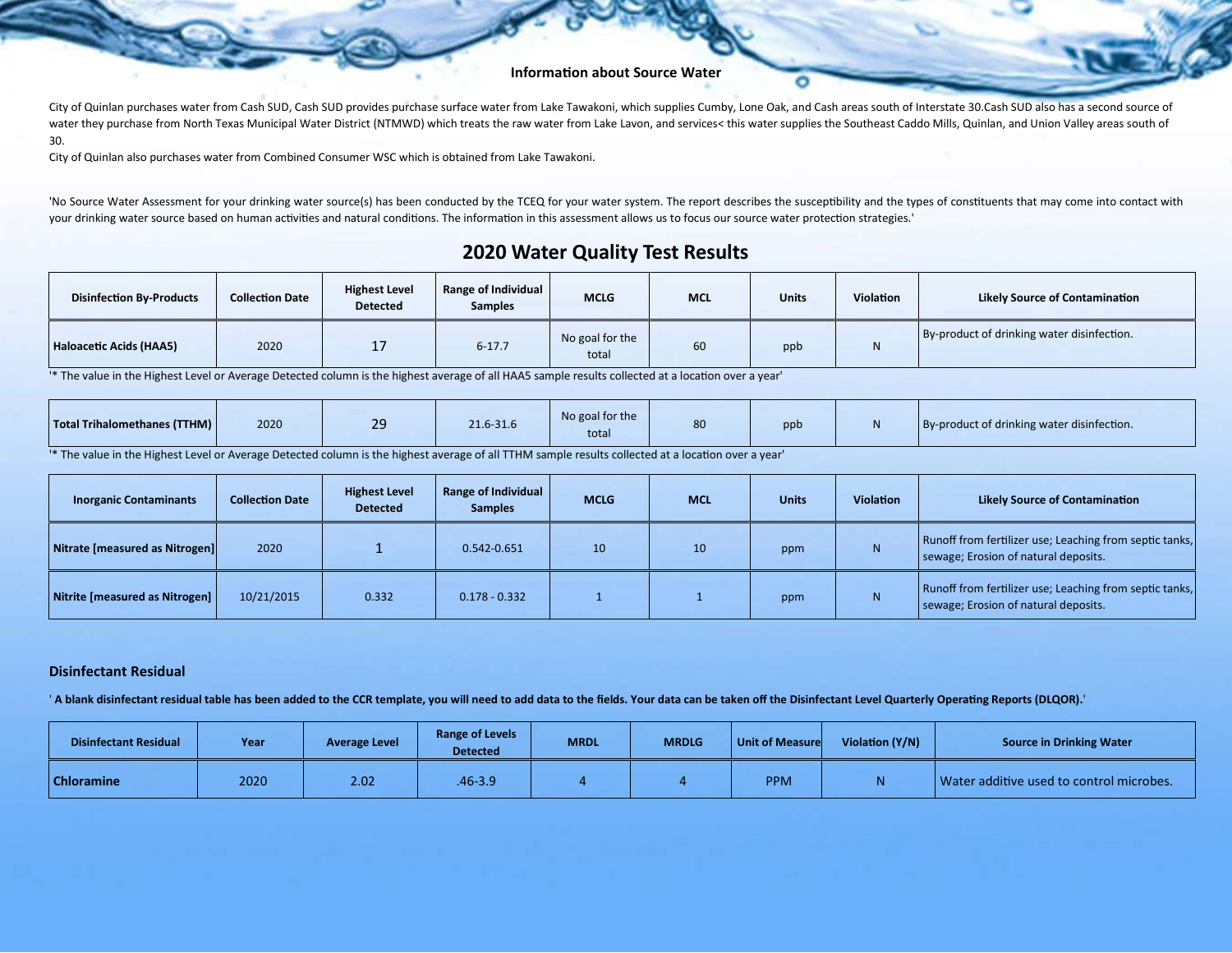## **Cash Special Utility District PWS ID 1160018 Information:**

Source Water Assessment: The TCEQ completed an assessment of your source water and results indicate that some of your sources are susceptible to certain contaminants. The sampling requirements for your water system are based on this susceptibility and previous sample data. Any detections of these contaminants may be found in this Consumer Confidence Report. For more information on source water assessments and protection efforts at our system, contact Clay Hodges, General Manager, at (903) 883-2695.

## 2020 Monitoring Results

Some people may be more vulnerable to contaminants in drinking water than the general population. Immuno-compromised persons such as persons with cancer undergoing chemotherapy, persons who have undergone organ transplants, people with HIV/AIDS or other immune system disorders, some elderly, and infants can be particularly at risk from infections. These people should seek advice about drinking water from their health care providers. EPA/CDC guidelines on appropriate means to lessen the risk of infection by Cryptosporidium and other microbial contaminants are available from the Safe Drinking Water Hotline (1-800-426-4791).

| Year | Contaminant                                                |        |                                            | Cash SUD          |     | <b>NTMWD</b>                                                                                                                                                                            |                    | <b>MCL</b> |             | MCLG Source of Contaminant                                                                                                      |  |
|------|------------------------------------------------------------|--------|--------------------------------------------|-------------------|-----|-----------------------------------------------------------------------------------------------------------------------------------------------------------------------------------------|--------------------|------------|-------------|---------------------------------------------------------------------------------------------------------------------------------|--|
|      | (Unit of Measure)                                          |        | Highest                                    | Range             |     | Highest                                                                                                                                                                                 | Range              |            |             |                                                                                                                                 |  |
|      | <b>INORGANIC CONTAMINANTS</b>                              |        |                                            |                   |     |                                                                                                                                                                                         |                    |            |             |                                                                                                                                 |  |
| 2019 | Arsenic (ppb)                                              |        | N/A                                        | N/A               |     | <b>ND</b>                                                                                                                                                                               | N/A                | 10         | 0           | Erosion of natural deposits; runoff from orchards;<br>runoff form glass and electronics production wastes                       |  |
| 2020 | Barium (ppm)                                               |        | $0.062$ <sup>1</sup>                       | N/A               |     | 0.061                                                                                                                                                                                   | $0.058 - 0.061$    | 2          | 2           | Discharge of drilling wastes; discharge from<br>metal refineries: erosion of natural deposits                                   |  |
| 2020 | Bromate (ppb)                                              |        | <b>ND</b>                                  | N/A               |     | 8.91                                                                                                                                                                                    | $8.91 - 8.91$      | 10         | 5           | By-product of drinking water ozonation                                                                                          |  |
| 2019 | Chromium (ppb)                                             |        | <b>ND</b>                                  | N/A               |     | <b>ND</b>                                                                                                                                                                               | N/A                | 100        | 100         | Discharge from steel and pulp mills;<br>erosion of natural deposits                                                             |  |
| 2020 | Fluoride (pom)                                             |        | $0.131$ <sup>1</sup>                       | N/A               |     | 0.225                                                                                                                                                                                   | $0.218 -$<br>0.225 | 4          | 4           | Erosion of natural deposits; water additive<br>which promotes strong teeth; discharge<br>from fertilizer and aluminum factories |  |
| 2020 | Nitrate<br>(measured as Nitrogen) (ppm)                    |        | 0.644                                      | $0.639 - 0.644$   |     | 0.827                                                                                                                                                                                   | $0.266 -$<br>0.827 | 10         | 10          | Runoff from fertilizer use; leaching from septic<br>tanks, sewage; erosion of natural deposits                                  |  |
| 2018 | Beta/photon emitters (pCi/L)                               |        | <b>ND</b>                                  | N/A               |     | 8.0                                                                                                                                                                                     | $8.0 - 8.0$        | 50         | 0           | Decay of natural and man-made deposits                                                                                          |  |
| Year | Contaminant<br>(Unit of Measure)                           |        | <b>Highest</b>                             | Cash SUD<br>Range |     | <b>NTMWD</b><br><b>Highest</b><br>Range                                                                                                                                                 |                    | <b>MCL</b> | <b>MCLG</b> | Source of Contaminant                                                                                                           |  |
|      | ORGANIC CONTAMINANTS                                       |        |                                            |                   |     |                                                                                                                                                                                         |                    |            |             |                                                                                                                                 |  |
| 2020 | Atrazine (ppb)                                             |        | 0.11                                       | N/A               |     | 0.2                                                                                                                                                                                     | $0.2 - 0.2$        | 3          | 3           | Runoff from herbicide used on row crops                                                                                         |  |
| 2020 | Di (2-ethylhexyl) phthalate (ppb)                          |        | ND                                         | N/A               |     | 0.6                                                                                                                                                                                     | $0.6 - 0.6$        | 6          | 0           | Discharge from rubber and chemical factories.                                                                                   |  |
| 2020 | Simazine (ppb)                                             |        | ND                                         | N/A               |     | 0.08                                                                                                                                                                                    | $0.07 - 0.08$      | 4          | 4           | Runoff from herbicide used on row crops                                                                                         |  |
| Year | Contaminant<br>(Unit of Measure)<br><b>LEAD AND COPPER</b> |        | Cash SUD<br>90th Percentile Sites Above AL |                   | AL  | Source of Contaminant                                                                                                                                                                   |                    |            |             |                                                                                                                                 |  |
| 2018 | Lead (ppm)                                                 | 0.0031 |                                            | 0                 |     |                                                                                                                                                                                         |                    |            |             |                                                                                                                                 |  |
| 2018 | Copper (ppm)                                               | 0.1429 |                                            | 0                 | 1.3 | 0.015 Corrosion of household plumbing systems; erosion of natural deposits<br>Corrosion of household plumbing systems; erosion of natural<br>deposits; leaching from wood preservatives |                    |            |             |                                                                                                                                 |  |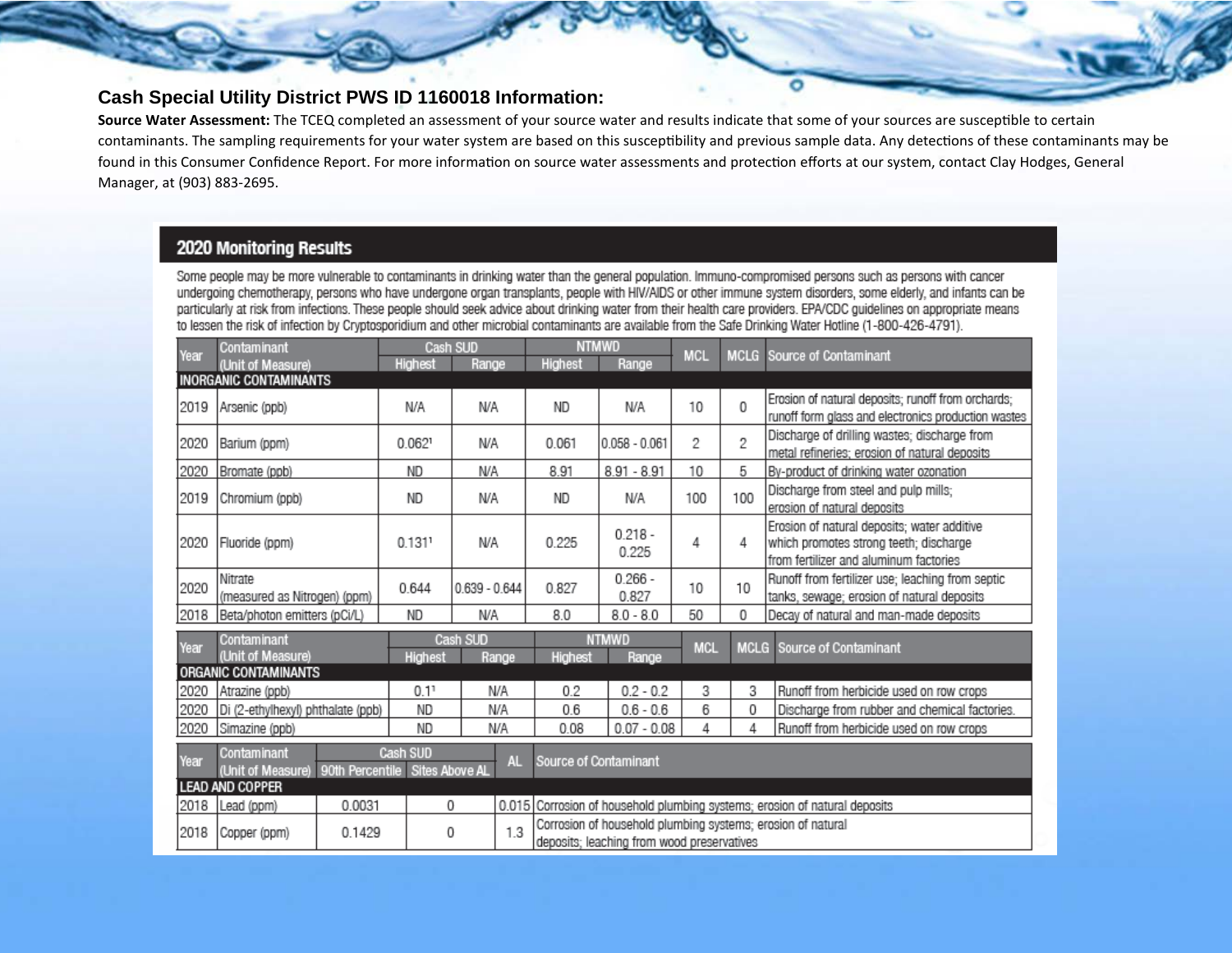|                  |                                                                                                                                                                                                      |                                   |                   |                       |                                            |                         | $\tilde{}$   |                                    |                                       |                                                                                                                                                                                                              |
|------------------|------------------------------------------------------------------------------------------------------------------------------------------------------------------------------------------------------|-----------------------------------|-------------------|-----------------------|--------------------------------------------|-------------------------|--------------|------------------------------------|---------------------------------------|--------------------------------------------------------------------------------------------------------------------------------------------------------------------------------------------------------------|
|                  | MAXIMUM RESIDUAL DISINFECTANT LEVEL                                                                                                                                                                  |                                   |                   |                       |                                            |                         |              |                                    |                                       |                                                                                                                                                                                                              |
| Year             | Contaminant                                                                                                                                                                                          |                                   | Cash SUD          |                       | <b>NTMWD</b>                               | <b>MRDL</b>             |              | <b>MRDLG Source of Contaminant</b> |                                       |                                                                                                                                                                                                              |
|                  | (Unit of Measure)                                                                                                                                                                                    | Average                           | Range             | Average               | Highest                                    |                         |              |                                    |                                       |                                                                                                                                                                                                              |
| 2020             | Chlorine Residual (ppm)                                                                                                                                                                              | 2.975                             | $2.8 - 3.2$       | N/A                   | N/A                                        | 4.0                     | $<$ 4.0      |                                    | Disinfectant used to control microbes |                                                                                                                                                                                                              |
| 2020             | Chlorine Dioxide (ppm)                                                                                                                                                                               | <b>ND</b>                         | N/A               | ND                    | N/A                                        | 0.8                     | 0.8          |                                    | Disinfectant                          |                                                                                                                                                                                                              |
| 2020             | Chlorite (ppm)                                                                                                                                                                                       | <b>ND</b>                         | ΝA                | 0.0475                | 0.483                                      | 1.0                     | N/A          |                                    | Disinfectant                          |                                                                                                                                                                                                              |
| <b>TURBIDITY</b> |                                                                                                                                                                                                      |                                   |                   |                       |                                            |                         |              |                                    |                                       |                                                                                                                                                                                                              |
| Year             | Contaminant                                                                                                                                                                                          | <b>Highest Single Measurement</b> |                   |                       | Lowest Monthly % of Samples Meeting Limits |                         |              |                                    | Turbidity                             | Source of Contaminant                                                                                                                                                                                        |
|                  | (Unit of Measure)                                                                                                                                                                                    | Cash                              | <b>NTMWD</b>      | Cash                  |                                            |                         | <b>NTMWD</b> |                                    | Limits                                |                                                                                                                                                                                                              |
| 2020             | Turbidity (NTU)                                                                                                                                                                                      | 0.09                              | 0.31              | 100%                  |                                            |                         | 100.00%      |                                    | 0.3                                   | Soil runoff                                                                                                                                                                                                  |
|                  | organisms include bacteria, viruses, and parasites that can cause symptoms such as nausea, cramps, diarrhea, and associated headaches.                                                               |                                   |                   |                       |                                            |                         |              |                                    |                                       | NOTE: Turbidity has no health effects. However, turbidity can interfere with disinfection and provide a medium for microbial growth. Turbidity may indicate the presence of disease-causing organisms. These |
|                  |                                                                                                                                                                                                      |                                   |                   |                       |                                            |                         |              |                                    |                                       |                                                                                                                                                                                                              |
| Year             | Contaminant<br>(Unit of Measure)                                                                                                                                                                     | Highest                           | Cash SUD<br>Range | Highest               | <b>NTMWD</b><br>Range                      | <b>MCL</b>              | <b>MCLG</b>  |                                    | Source of Contaminant                 |                                                                                                                                                                                                              |
|                  | TOTAL ORGANIC CARBON                                                                                                                                                                                 |                                   |                   |                       |                                            |                         |              |                                    |                                       |                                                                                                                                                                                                              |
| 2020             | Source Water                                                                                                                                                                                         | 5.56                              | $3.31 - 5.56$     | 5.16                  | $3.95 - 5.16$                              | N/A                     | N/A          |                                    |                                       |                                                                                                                                                                                                              |
| 2020             | Drinking Water                                                                                                                                                                                       | 2.88                              | $1.86 - 2.88$     | 3.14                  | $2.13 - 3.14$                              | N/A                     | N/A          |                                    |                                       | Naturally present in the environment                                                                                                                                                                         |
|                  |                                                                                                                                                                                                      |                                   | $0.794 -$         |                       |                                            |                         |              |                                    |                                       |                                                                                                                                                                                                              |
| 2020             | Removal Ratio                                                                                                                                                                                        | 1.454                             | 1.454             | 53.90%                | $28.4 - 53.9$                              | N/A                     | N/A          | N/A                                |                                       |                                                                                                                                                                                                              |
|                  | Removal ratio is the percent of TOC removed by the treatment process divided by the percent of TOC required by TCEQ to be removed. NOTE: Total organic carbon (TOC) has no health effects. The       |                                   |                   |                       |                                            |                         |              |                                    |                                       |                                                                                                                                                                                                              |
|                  | disinfectant can combine with TOC to form disinfection byproducts. Byproducts of disinfection include trihalomethanes (THM) and haloacetic acids (HAA), which are reported elsewhere in this report. |                                   |                   |                       |                                            |                         |              |                                    |                                       |                                                                                                                                                                                                              |
|                  | Contaminant                                                                                                                                                                                          |                                   |                   | <b>Cash SUD</b>       |                                            |                         |              |                                    |                                       |                                                                                                                                                                                                              |
| Year             | (Unit of Measure)                                                                                                                                                                                    |                                   |                   | <b>Level Detected</b> |                                            | <b>MCL</b>              |              |                                    | <b>MCLG</b>                           | Source of Contaminant                                                                                                                                                                                        |
|                  | MICROBIOLOGICAL CONTAMINANTS                                                                                                                                                                         |                                   |                   |                       |                                            |                         |              |                                    |                                       |                                                                                                                                                                                                              |
| 2020             | Total Coliform Bacteria (# positive monthly samples)                                                                                                                                                 |                                   |                   | $1^*$                 |                                            | 1 positive sample/month |              |                                    | 0                                     | Naturally present in the environment                                                                                                                                                                         |
| May, 2020        |                                                                                                                                                                                                      |                                   |                   |                       |                                            |                         |              |                                    |                                       |                                                                                                                                                                                                              |
| Year             | Contaminant                                                                                                                                                                                          |                                   | Cash SUD          |                       |                                            | <b>MCL</b>              | <b>MCLG</b>  |                                    |                                       | Source of Contaminant                                                                                                                                                                                        |
|                  | (Unit of Measure)                                                                                                                                                                                    | Highest                           |                   | Range                 |                                            |                         |              |                                    |                                       |                                                                                                                                                                                                              |
|                  | <b>DISINFECTION BYPRODUCTS</b>                                                                                                                                                                       |                                   |                   |                       |                                            |                         |              |                                    |                                       |                                                                                                                                                                                                              |
| 2020             | Total Haloacetic Acids (ppb)                                                                                                                                                                         | 29.6                              |                   | $8.6 - 29.6$          |                                            | 60                      | N/A          |                                    |                                       | Byproduct of drinking water disinfection                                                                                                                                                                     |
| 2020             | Total Trihalomethanes (ppb)                                                                                                                                                                          | 45.2                              |                   | $18.5 - 45.2$         |                                            | 80                      | N/A          |                                    |                                       |                                                                                                                                                                                                              |
|                  | Contaminant                                                                                                                                                                                          |                                   | Cash SUD          |                       | <b>MOL</b>                                 | <b>MOLO</b>             |              |                                    | af Osmbornimork                       |                                                                                                                                                                                                              |

 $\sim$   $\sim$   $\sim$ 

**COMPA** 

| Year | Contaminant                     |         | Cash SUD      | MCL | <b>MCLG</b> | Source of Contaminant                    |  |
|------|---------------------------------|---------|---------------|-----|-------------|------------------------------------------|--|
|      | (Unit of Measure)               | Highest | Range         |     |             |                                          |  |
|      | UNREGULATED CONTAMINANTS        |         |               |     |             |                                          |  |
| 2020 | Bromodichloromethane (ppb)      | 10.7    | $3.73 - 10.7$ | NΛ  | N/A         |                                          |  |
| 2020 | Bromoform (ppb)                 | < 1.00  | ND - <1.00    | N/A | N/A         |                                          |  |
|      | 2020 Chloroform (ppb)           | 30.7    | $13.8 - 30.7$ | N/A | N/A         | Byproduct of drinking water disinfection |  |
|      | 2020 Dibromochloromethane (ppb) | 3.02    | 1.03 - 3.02   | N/A | N/A         |                                          |  |
|      |                                 |         |               |     |             |                                          |  |

NOTE: Bromoform, chloroform, dichlorobromomethane, and dibromochloromethane are disinfection by-products. There is no MCL for these chemicals at the entry point to distribution.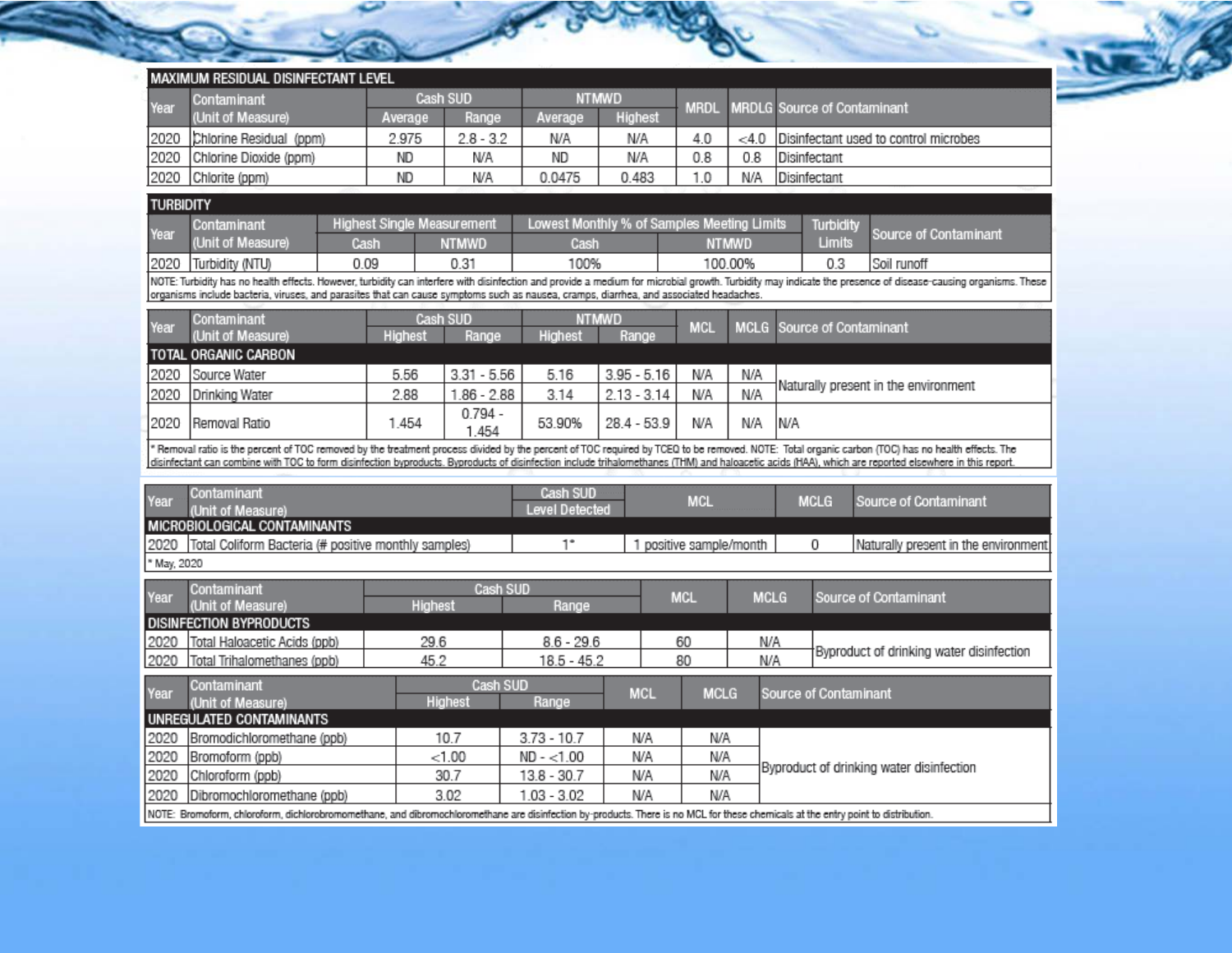|         | SECONDARY AND OTHER CONSTITUENTS NOT REGULATED (No associated adverse health effects) |                     |               |              |                   |              |                                                                                                        |  |  |  |  |
|---------|---------------------------------------------------------------------------------------|---------------------|---------------|--------------|-------------------|--------------|--------------------------------------------------------------------------------------------------------|--|--|--|--|
| Year    | Contaminant                                                                           |                     | Cash SUD      | <b>NTMWD</b> |                   | Secondary    | Source of Contaminant                                                                                  |  |  |  |  |
|         | (Unit of Measure)                                                                     | Highest             | Range         | Highest      | Range             | <b>Limit</b> |                                                                                                        |  |  |  |  |
| 2020    | Calcium (ppm)                                                                         | 26.3 <sup>1</sup>   | N/A           | 62.4         | $58.3 - 62.4$     | N/A          | Abundant naturally occurring element.                                                                  |  |  |  |  |
| 2020    | Chloride (ppm)                                                                        | 471                 | N/A           | 78.9         | 23.2 - 78.9       | 250          | Abundant naturally occurring element; used in<br>water purification; byproduct of oild field activity. |  |  |  |  |
| 2020    | Magnesium (ppm)                                                                       | 2.55 <sup>1</sup>   | N/A           | 9.40         | $8.83 - 9.40$     | N/A          | Abundant naturally occurring element.                                                                  |  |  |  |  |
| 2020    | Manganese (ppm)                                                                       | 0.00171             | N/A           | 0.017        | $0.012 - 0.017$   | 0.05         | Abundant naturally occurring element.                                                                  |  |  |  |  |
| 2020    | Nickel (ppm)                                                                          | 0.00271             | N/A           | 0.0068       | $0.0066 - 0.0068$ | 0.1          | Erosion of natural deposits.                                                                           |  |  |  |  |
| 2020    | pH (units)                                                                            | 7.86                | $7.75 - 7.86$ | 8.60         | $8.04 - 8.60$     | $6.5 - 8.5$  | Measure of corrosivity of water.                                                                       |  |  |  |  |
| 2019    | Potassium (ppm)                                                                       | $3.62$ <sup>1</sup> | N/A           | N/A          | N/A               | N/A          | Runoff/leaching from natural deposits                                                                  |  |  |  |  |
| 2020    | Sodium (ppm)                                                                          | $27.5^{\circ}$      | N/A           | 68.5         | $62.7 - 68.5$     | N/A          | Erosion of natural deposits; byproduct of oil field activity.                                          |  |  |  |  |
| 2020    | Specific Conductance (microm-<br>hos) (µS/cm)                                         | 3071                | N/A           | ND           | N/A               | 1600         | Substances the form ions when in water; seawater<br>influence                                          |  |  |  |  |
| 2020    | Sulfate (ppm)                                                                         | 16 <sup>1</sup>     | N/A           | 158          | 42.0 - 158        | 250          | Naturally occurring; common industrial byproduct;<br>byproduct of oil field activity.                  |  |  |  |  |
| 2020    | Total Alkalinity as CaCO3 (ppm)                                                       | 56.4                | N/A           | 107          | 72.0 - 107        | N/A          | Naturally occurring soluble mineral salts.                                                             |  |  |  |  |
| 2020    | Total Dissolved Solids (ppm)                                                          | 1911                | N/A           | 504          | 265 - 504         | 1000         | Total dissolved mineral constituents in water.                                                         |  |  |  |  |
| 2020    | Total Hardness as CaCO3 (ppm)                                                         | 70.33"              | N/A           | 207          | 106 - 207         | N/A          | Naturally occurring calcium.                                                                           |  |  |  |  |
| $*2019$ |                                                                                       |                     |               |              |                   |              |                                                                                                        |  |  |  |  |

<sup>1</sup> Result is a single sample

The state allows us to monitor for some contaminants less than once per year because the concentrations of these contaminants do not change<br>frequently. Some of our data, though accurate, is more than one year old.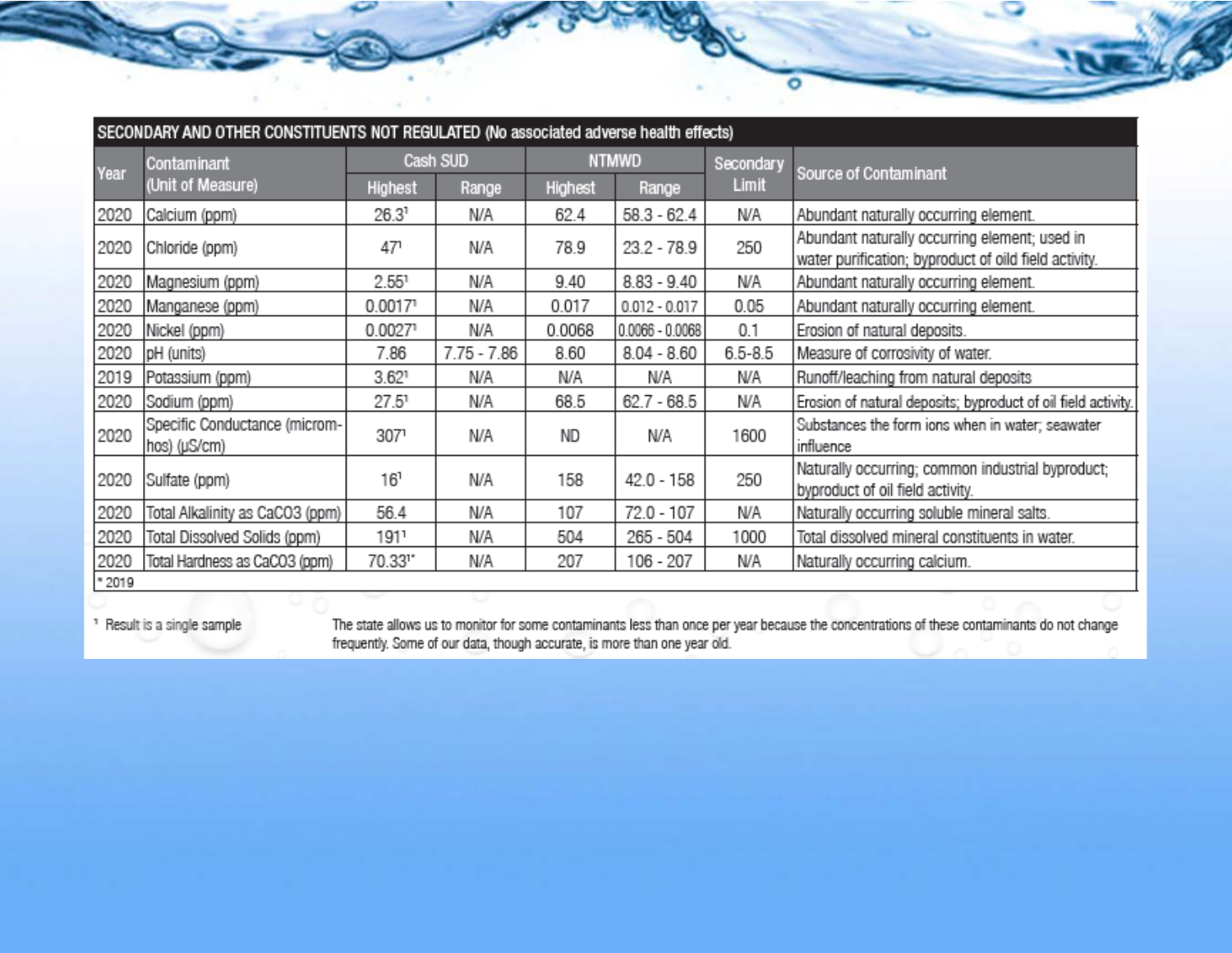## **Combined Consumers SUD PWS# 1160052 Information:**

Source Water Assessment: The TCEQ completed an assessment of our source water and results indicate that some of our sources are susceptible to certain contaminants. The sampling requirements for our water system are based on this susceptibility and previous sample data. Any detections of these contaminants may be found in this Consumer Confident Report. For more information on source water assessments and protection efforts at our system, contact Drew Roberts (903 -356 -3321)

Lead and Copper Action Level Goal (ALG): The level of a contaminant in drinking water below which there is no known or expected risk to health. ALGs allow for a margin of safety. Action Level: The concentration of a contaminant which, if exceeded, triggers treatment or other requirements which a water system must follow.

| Lead<br>and<br>Copper | Date<br>Sampled | <b>MCLG</b> | <b>Action</b><br>Level | 90th<br>Percentile | # Sites<br><b>Over</b><br>AL. | <b>Units</b> | Violation | <b>Likely Source of Contamination</b>                                       |
|-----------------------|-----------------|-------------|------------------------|--------------------|-------------------------------|--------------|-----------|-----------------------------------------------------------------------------|
|                       |                 |             |                        |                    |                               |              |           | Erosion of natural deposits; Leaching                                       |
| Copper                | 2020            | 1.3         | 1.3                    | 0.221              | 0                             | gehn         | N         | from wood preservatives; Corrosion<br>of household plumbing systems.        |
| Lead                  | 2020            |             | 15                     | 6.08               |                               | ppb          | N         | Corrosion of household plumbing<br>systems; Erosion of natural<br>deposits. |

Turbidity Turbidity is a measurement of the cloudiness of the water caused by suspended particles.

|                                | Limit<br>(Treatment<br>Technique) | <b>Level Detected</b> | Violation | <b>Likely Source of Contamination</b> |
|--------------------------------|-----------------------------------|-----------------------|-----------|---------------------------------------|
| Highest single measurement     | NTU                               | 0.18 NTU              | N.        | Soil runoff.                          |
| Lowest monthly % meeting limit | <b>0.3 NTU</b>                    | 100 %                 |           | Soil runoff.                          |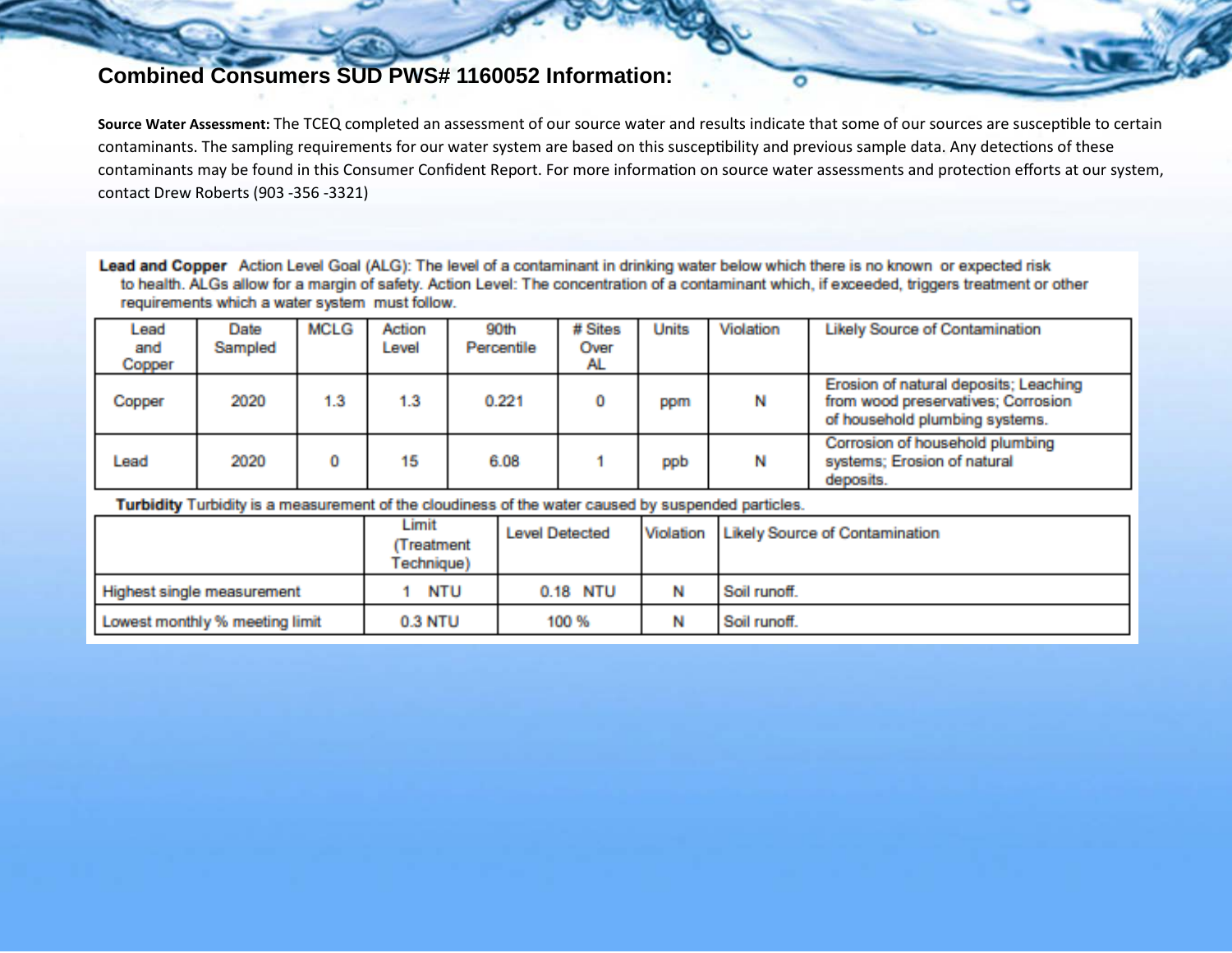| <b>Regulated Contaminants</b>                            |                    |                                            |                                              |                             |            |       |           |                                                                                                                                 |
|----------------------------------------------------------|--------------------|--------------------------------------------|----------------------------------------------|-----------------------------|------------|-------|-----------|---------------------------------------------------------------------------------------------------------------------------------|
| Disinfectants and<br><b>Disinfection By-</b><br>Products | Callection<br>Date | Highest<br>Level<br><b>Detected</b>        | Range of<br>Levels<br>Detected               | <b>MCLG</b>                 | <b>MCL</b> | Units | Violation | <b>Likely Source of Contamination</b>                                                                                           |
| <b>Haloacetic Acids</b><br>(HAA5)*                       | 2020               | 38                                         | $19.7 - 39.3$                                | No goal<br>for the<br>Intal | 60         | ppb   | Ν         | By-product of drinking water disinfection.                                                                                      |
| Total<br>Trihalomethanes<br>(TTHM)                       | 2020               | 29                                         | $13.6 - 31.8$                                | No goal<br>for the<br>total | 80         | ppb   | Ν         | By-product of drinking water disinfection.                                                                                      |
| Inorganic<br><b>Contaminants</b>                         | Collection<br>Date | <b>Highest</b><br>Level<br><b>Detected</b> | <b>Range of</b><br>Levels<br><b>Detected</b> | <b>MCLG</b>                 | <b>MCL</b> |       |           | <b>Units Violation Likely Source of Contamination</b>                                                                           |
| Antimony                                                 | 2020               | 0.001<br>MG/L                              | 0                                            | 6                           | 6          | ppb   | N         | Discharge from petroleum refineries; fire<br>retardants; ceramics; solder; test addition                                        |
| Arsenic                                                  | 2020               | .001                                       | 0                                            | 0                           | 10         | ppb   | Ν         | Erosion of natural deposits; Runoff from<br>orchards; Runoff from glass and electronics<br>production wastes.                   |
| Barium                                                   | 2020               | 0.041                                      | $0.041 -$<br><b>AA</b>                       | 2                           | 2          | ppm   | N         | Discharge of drilling wastes; Discharge from<br>metal refineries; Erosion of natural deposits.                                  |
| Chromium                                                 | 2020               | 14                                         | $14 - 14$                                    | 100                         | 100        | ppb   | N         | Discharge from steel and pulp mills; Erosion of<br>natural deposits.                                                            |
| Cyanide                                                  | 2020               | 113                                        | $113 - 113$                                  | 200                         | 200        | ppm   | Ν         | Discharge from plastic and fertilizer factories.<br>Discharge from steel/metal factories.                                       |
| Fluoride                                                 | 2020               | 0.1                                        | $0.121 -$<br>0.121                           | 4                           | 4.0        | ppm   | N         | Erosion of natural deposits; Water additive which<br>promotes strong teeth; Discharge from fertilizer and<br>aluminum factorias |
| Nitrate measured as<br>Nitrogen]                         | 2020               | 0.443                                      | $0.443 -$<br>0.443                           | 10                          | 10         | ppm   | N         | Runoff from fertilizer use; Leaching from septic<br>tanks, sewage; Erosion of natural deposits.                                 |

Total Organic Carbon The percentage of Total Organic Carbon (TOC) removal was measured each month and the system met all TOC<br>removal requirements set, unless a TOC violation is noted in the violations section.

| Disinfectant       | Year | Average<br>Level | Range of<br>Levels<br>Detected | <b>MRDL</b> | <b>MRDLG</b> | Unit of<br>Measure | Violation | Likely Source<br>Contamination                  |
|--------------------|------|------------------|--------------------------------|-------------|--------------|--------------------|-----------|-------------------------------------------------|
| CL@Gas<br>Chlorine | 2020 | 4.03             | $1.4 - 5.6$                    |             |              | ppm                | Ν         | Water additives<br>used to control<br>microbes. |